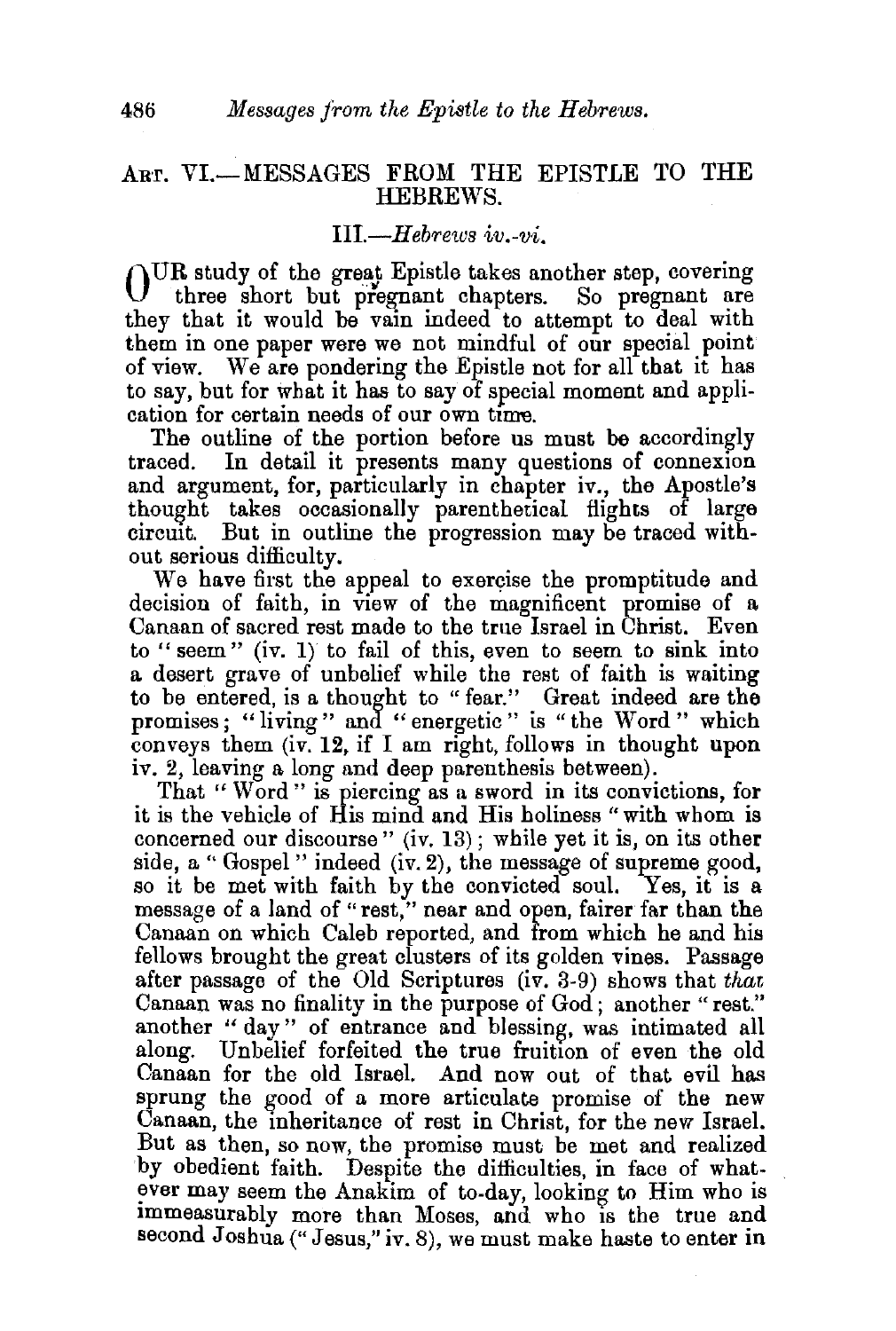by the way of faith. We must " mingle the word with faith " (iv. 2), into one glorious issue of attained and abiding rest. We must lay our hearts soft and open  $(iv, 7)$  to the will of the Promiser. We must "be in earnest" to enter in (iv. 11).

Then, at iv. 14, the appeal takes us in beautiful order more directly to Him who is at once the Leader and the Promised Land. And again He stands before us as a " great High Priest." Our Moses, our Joshua, is also our more than Aaron, combining in Himself every possible qualification to be our guide and preserver as we enter in. He stands before us in all the alluring and endearing character of mingled majesty and mercy; a High Priest, a great High Priest, immeasurably great; He has "passed through the heavens" (iv. 14) to the holiest, to the throne, the celestial mercy-seat (iv. 16), "within the veil" (vi. 19); He is the Son  $(v. 5)$ ; He is the Priest-King, the true Melchizedek; He is all this for ever (vi. 20). But, on the other hand, He is the sinner's Friend, who has so identified Himself in His blessed Manhood with the sinner, taking our nature, that He is " able to feel along with our weaknesses" (iv. 15); "able to feel a sympathetic tolerance  $(\mu \epsilon \tau \rho \iota \sigma \pi a \theta \epsilon \hat{\iota} \nu)$  towards the ignorant and the wandering"  $(v, 2)$ ; understanding well " what sore temptations mean, for He has felt the same " ; yea, He has known what it is to "cry out mightily and shed tears " $(v, 7)$  in face of a horror of death; to cast Himself as a genuine suppliant, in uttermost suffering, upon paternal kindness; to get to know by personal experience what submission means  $(\xi \mu a \theta \epsilon \tau \eta \nu \nu \pi a \kappa o \eta \nu, v. 8)$ ; "not My will, but Thine be done."

Such is the "Leader of our faith," so great, so glorious, so perfect, so tender, so deep in fellowship with us. Shall we not follow Him into " the rest," though a " Jordan rolls between" and though there seem to be cities of giants even on the other side *?* Shall 've not dare to follow HIM out of the desert of our " own works " ?

Much, says the Apostle  $(v. 11, etc.)$  is to be said about Him; the theme is deep, it is inexhaustible; for He is God and Man, one Christ. And the Hebrews (and we) are not quick to learn the great lesson of His glory, and so to grow into the manhood of grace. But let us try ; let us address ourselves to "bear onward ( $\phi \epsilon \rho \omega \mu \epsilon \theta a$ ) to perfection" (vi. 10), in our thought, our faith, and so in our experience. The great foundation facts must be for ever there-the initial acts or attitudes of repentance and of "faith towards God"; tbe abandonment of the service of sin, including the bondage of would-be self-salvation, and the simple turning God-ward of the soul which has come to despair of its own resources-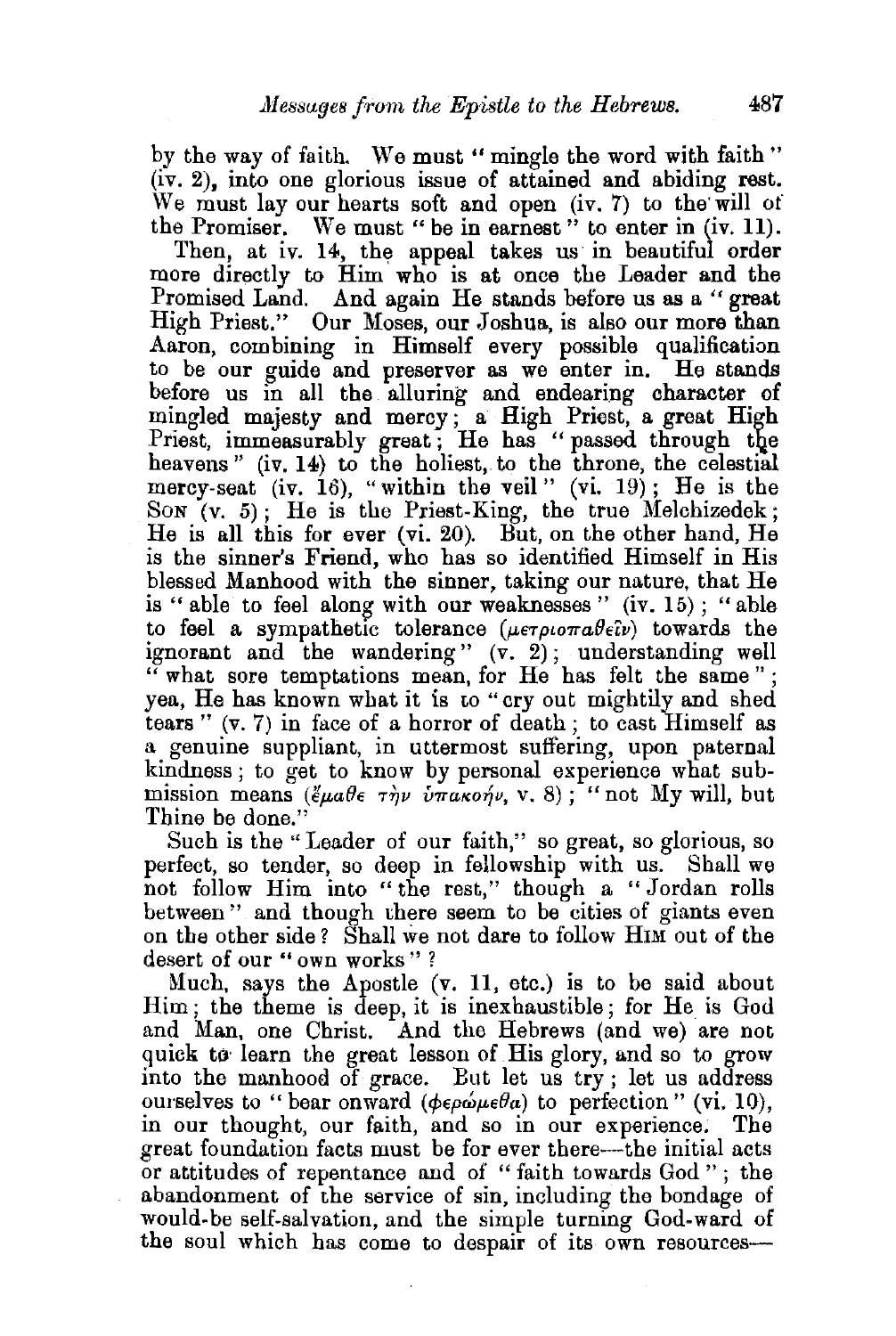truths symbolized and sealed by the primal rites of baptism and blessing (vi. 2)—and then the great facts in prospect, resurrection and judgment. These, however, must be "left" (vi. 1), not in oblivion, but in progress, just as a building "leaves" the level of its (always necessary) foundation. We must "bear onward " and upward, into the upper air of the fulness of the truth of the glory of our Christ. We must seek " perfection," the profound maturity of the Christian, by a maturer and yet maturer insight into Him. Awful is the spiritual risk of any other course. The soul content to stand still is in peril of a tremendous fall. To know about salvation at all, and not to seek to develop the knowledge towards "perfection," is to expose one's self to the terrible possibility of the fate reserved for those who have much. light, but no love  $(vi. 4-9)$ .<sup>1</sup> But this, by the grace of God, shall not be for the Apostle's readers. They have shown living proofs of love already, practical and precious, for the blessed Name's sake (vi. 10). Only, let them remember the spiritual lawthe necessity of growth, of progress, of " bearing onward to perfection "; the tremendous risks of a subtle stagnation; the looking back, the pillar of salt.

In order that full blessing may thus be theirs, let them look for it in the only possible direction. Let them take again to their souls the mighty promise of eternal benediction (vi. 14), sealed and crowned with the Promiser's gracious oath, in His own Name, binding Himself to fidelity under the bond of His own majesty (vi. 13). Ay, and then let them again " consider " Him in whom promise and oath are embodied and vivified for ever; in whom rests-nay, in whom consists--our anchor of an eternal hope (vi. 19); Jesus, our Man of men, our High Priest of the everlasting order, now entered " within the veil," into the place of the covenant and the glory, and "as Forerunner on our behalf" (vi. 20). To follow Him in there, in the "consideration" of faith and of worshipping love, is the secret, to the end, for "bearing onward to perfection."

Our review of the passage is thus in some sort over. Confessedly it is an outhne ; but I do not think that any vital element in the matter has been overlooked. Much of the message we are seeking has been inevitably given us by the way; we may be content now to gather up and summarize the main result.

<sup>&</sup>lt;sup>1</sup> I make no attempt here to expound in detail the awful words of vi. 4-8. But I believe that their purport is fairly described in the sentence above in the text. Their true scriptural illustrations are to be sought in a Balaam and a Judas Iscariot.